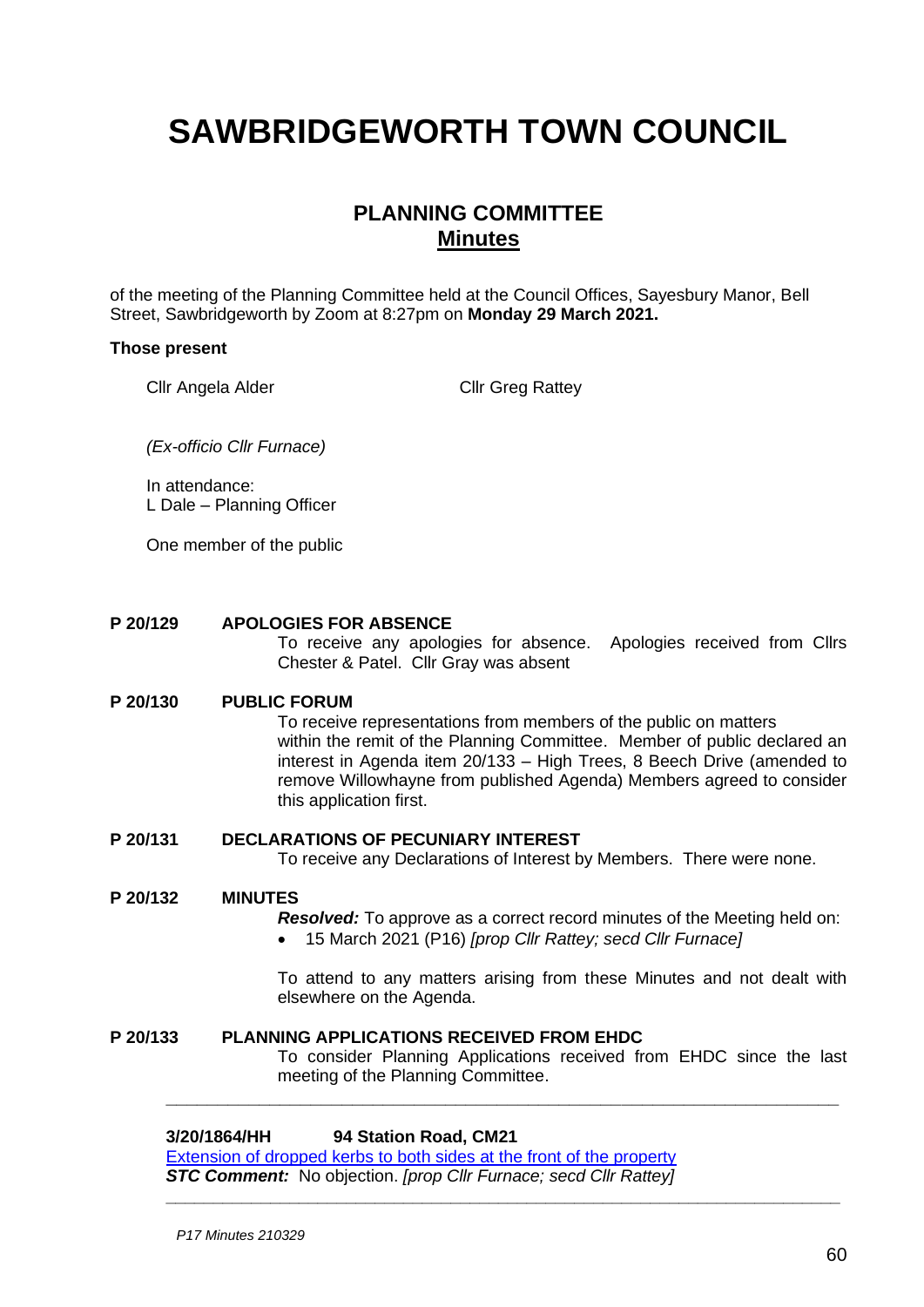#### **3/20/2071/HH & 3/20/2072/LBC 2 Fair Green, CM21**

[Partial conversion of garage to office. Extension to the rear entrance and replacement of](https://publicaccess.eastherts.gov.uk/online-applications/applicationDetails.do?activeTab=documents&keyVal=QILCUVGLJ2Z00)  [the roof of the existing link structure. A new vehicle and pedestrian access gates and new](https://publicaccess.eastherts.gov.uk/online-applications/applicationDetails.do?activeTab=documents&keyVal=QILCUVGLJ2Z00)  [greenhouse](https://publicaccess.eastherts.gov.uk/online-applications/applicationDetails.do?activeTab=documents&keyVal=QILCUVGLJ2Z00)

**\_\_\_\_\_\_\_\_\_\_\_\_\_\_\_\_\_\_\_\_\_\_\_\_\_\_\_\_\_\_\_\_\_\_\_\_\_\_\_\_\_\_\_\_\_\_\_\_\_\_\_\_\_\_\_\_\_\_\_\_\_\_\_\_\_**

**\_\_\_\_\_\_\_\_\_\_\_\_\_\_\_\_\_\_\_\_\_\_\_\_\_\_\_\_\_\_\_\_\_\_\_\_\_\_\_\_\_\_\_\_\_\_\_\_\_\_\_\_\_\_\_\_\_\_\_\_\_\_\_\_\_**

**\_\_\_\_\_\_\_\_\_\_\_\_\_\_\_\_\_\_\_\_\_\_\_\_\_\_\_\_\_\_\_\_\_\_\_\_\_\_\_\_\_\_\_\_\_\_\_\_\_\_\_\_\_\_\_\_\_\_\_\_\_\_\_\_\_**

**\_\_\_\_\_\_\_\_\_\_\_\_\_\_\_\_\_\_\_\_\_\_\_\_\_\_\_\_\_\_\_\_\_\_\_\_\_\_\_\_\_\_\_\_\_\_\_\_\_\_\_\_\_\_\_\_\_\_\_\_\_\_\_\_\_**

**\_\_\_\_\_\_\_\_\_\_\_\_\_\_\_\_\_\_\_\_\_\_\_\_\_\_\_\_\_\_\_\_\_\_\_\_\_\_\_\_\_\_\_\_\_\_\_\_\_\_\_\_\_\_\_\_\_\_\_\_\_\_\_\_\_\_\_\_\_\_\_**

**\_\_\_\_\_\_\_\_\_\_\_\_\_\_\_\_\_\_\_\_\_\_\_\_\_\_\_\_\_\_\_\_\_\_\_\_\_\_\_\_\_\_\_\_\_\_\_\_\_\_\_\_\_\_\_\_\_\_\_\_\_\_\_\_\_\_\_\_\_\_\_**

*STC Comment:* No objection & No comment *[prop Cllr Furnace; secd Cllr Rattey]*

#### **3/21/0630/HH High Trees, 8 Beech Drive, CM21 0AA**

[Part two storey and part first floor rear extension](https://publicaccess.eastherts.gov.uk/online-applications/applicationDetails.do?activeTab=documents&keyVal=QPT02MGLLEW00)

*STC Comment:* No objection. *[prop Cllr Rattey; secd Cllr Furnace]*

## **P 20/134 LATE PLANNING APPLICATIONS**

To deal with Planning Applications received from EHDC following the Publication of this Agenda and received before 26 March 2021.

## **3/21/0704/HH 20 Rowney Wood, CM21 0HR**

Single storey rear extension incorporating roof lantern *STC Comment:* No objection. *[prop Cllr Furnace; secd Cllr Rattey]*

## **P 20/135 PLANNING DECISIONS MADE BY EHDC**

To receive Planning Decisions from EHDC.

## **3/20/2129/HH &**

**3/20/2130/LBC 1 Fair Green, CM21 9AG** Rebuilding of damaged boundary wall *STC Comment:* No objection & No comment *EHDC Decision:* Granted

## **3/21/0074/HH 13 Gilders, CM21 0EE**

Single storey front extension. Two storey rear extension and insertion of window to flank elevation *STC Comment:* No objection

**\_\_\_\_\_\_\_\_\_\_\_\_\_\_\_\_\_\_\_\_\_\_\_\_\_\_\_\_\_\_\_\_\_\_\_\_\_\_\_\_\_\_\_\_\_\_\_\_\_\_\_\_\_\_\_\_\_\_\_\_\_\_\_\_\_\_\_\_\_\_\_**

**\_\_\_\_\_\_\_\_\_\_\_\_\_\_\_\_\_\_\_\_\_\_\_\_\_\_\_\_\_\_\_\_\_\_\_\_\_\_\_\_\_\_\_\_\_\_\_\_\_\_\_\_\_\_\_\_\_\_\_\_\_\_\_\_\_\_\_\_\_\_\_**

*EHDC Decision:* Granted

## **3/21/0112/FUL Farlea, Spellbrook Lane, West Spellbrook**

Erection of dwelling with linked garage with room over, swimming pool, pool house, with associated landscaping, parking and the creation of new access

*STC Comment:* No objection

*EHDC Decision:* Refused. "The proposed development would constitute inappropriate development within the Green Belt and additional harm would result from loss of openness. The harm by reason of its inappropriateness and loss of openness is not clearly outweighed by other considerations, nor have very special circumstances been demonstrated. The proposal is therefore contrary to policy GBR1 of the East Herts District Plan 2018 and the National Planning Policy Framework".

**\_\_\_\_\_\_\_\_\_\_\_\_\_\_\_\_\_\_\_\_\_\_\_\_\_\_\_\_\_\_\_\_\_\_\_\_\_\_\_\_\_\_\_\_\_\_\_\_\_\_\_\_\_\_\_\_\_\_\_\_\_\_\_\_\_\_\_\_\_\_\_**